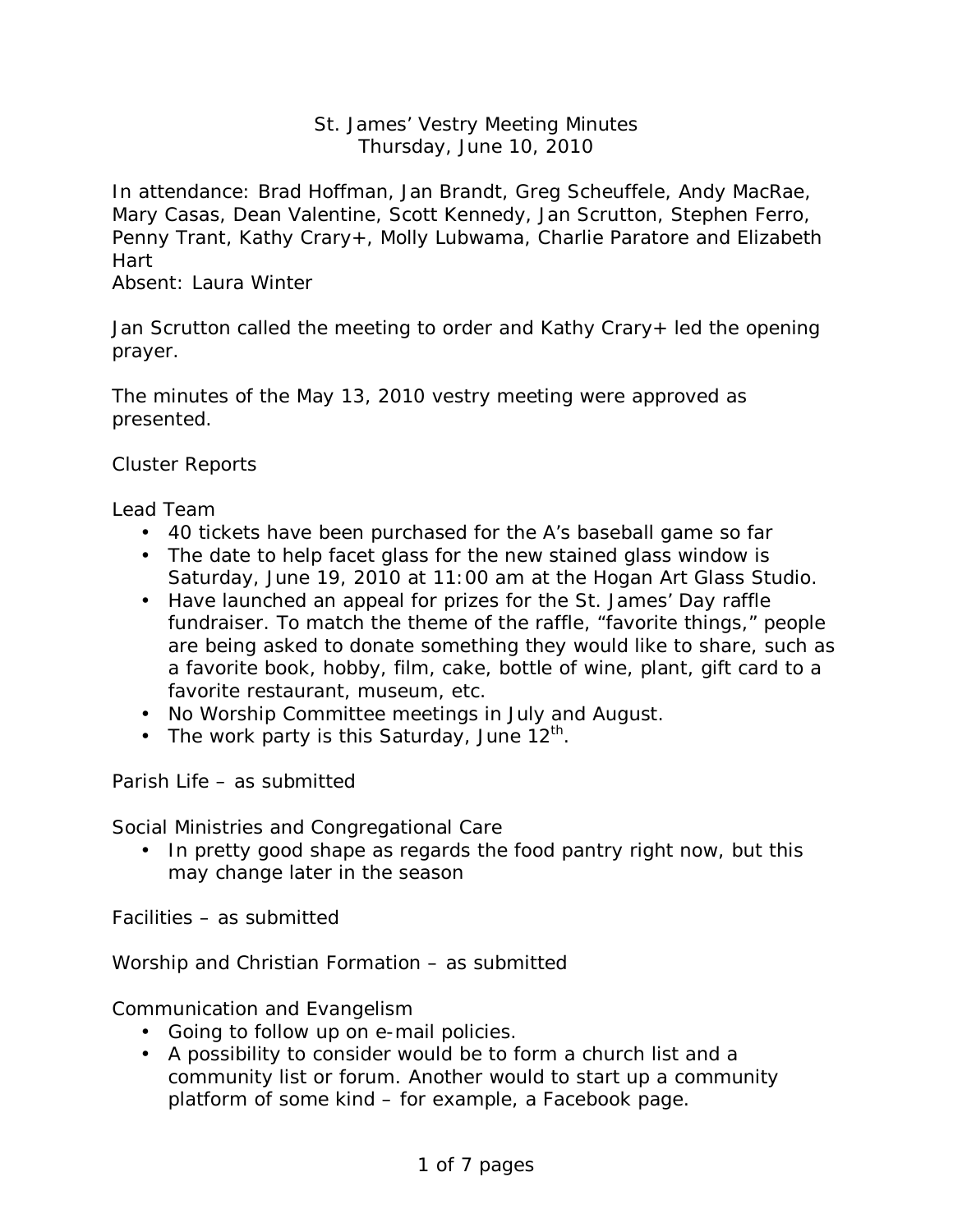Kathy Crary's+ Report

- Condolences to Greg Scheuffele and his family on the loss of his cousin Deborah
- Have visited several people in the hospital
- Baptized another child, with two more baptisms at the end of the month
- Will be doing a Requiem Mass at Grace Cathedral on September 11<sup>th</sup>.
- Working on a wedding
- Lea Lucas and Gary Gearheart will carry the St. James' banner at the Gay Pride parade.
- Concluded Faith Formation class on the book Patience with God
- On vacation from July 15<sup>th</sup> to August 5<sup>th</sup> for a trip to France. Coverage has been arranged.
- In process to be rector at Christ Church in Alameda. People from Christ Church will possibly be visiting later this month or next month for observation.
- There will be two bishops for the confirmation on Saturday, which has been moved to the main chapel at the cathedral. Lea Lucas and Gary Gearheart will be confirmed, and Bonnie Nelson will be received.
- Jan and Mike Scrutton will also be received into the Episcopal Church they are taking a stand regarding the recent statements of the Anglican Church.

Finances

- The percentage of pledges paid has improved this month and is 93% of pledges budgeted.
- Did get the figures for the rector search from Pegeen Perry and Bruce Roberts. This needs to be discussed as we need to work out where the money will be coming from. There will be additional expenses going forward.
- We will also have additional supply clergy expenses for Kathy's+ vacation.
- Website issues The auditor suggested that we probably should not post our financial information online. Other congregations do not post financial info.
- Motion was made to remove St. James' financial information from the website. Moved and seconded. Motion passed.
- The Special Interest DWS Scudder account is earning almost no interest. It was suggested to close the account and put the money into the Special Interest Schwab account.
- Motion was made to close the Special Interest DWS Scudder account and put the money from that account into the Special Interest Schwab account. Moved and seconded. Motion passed.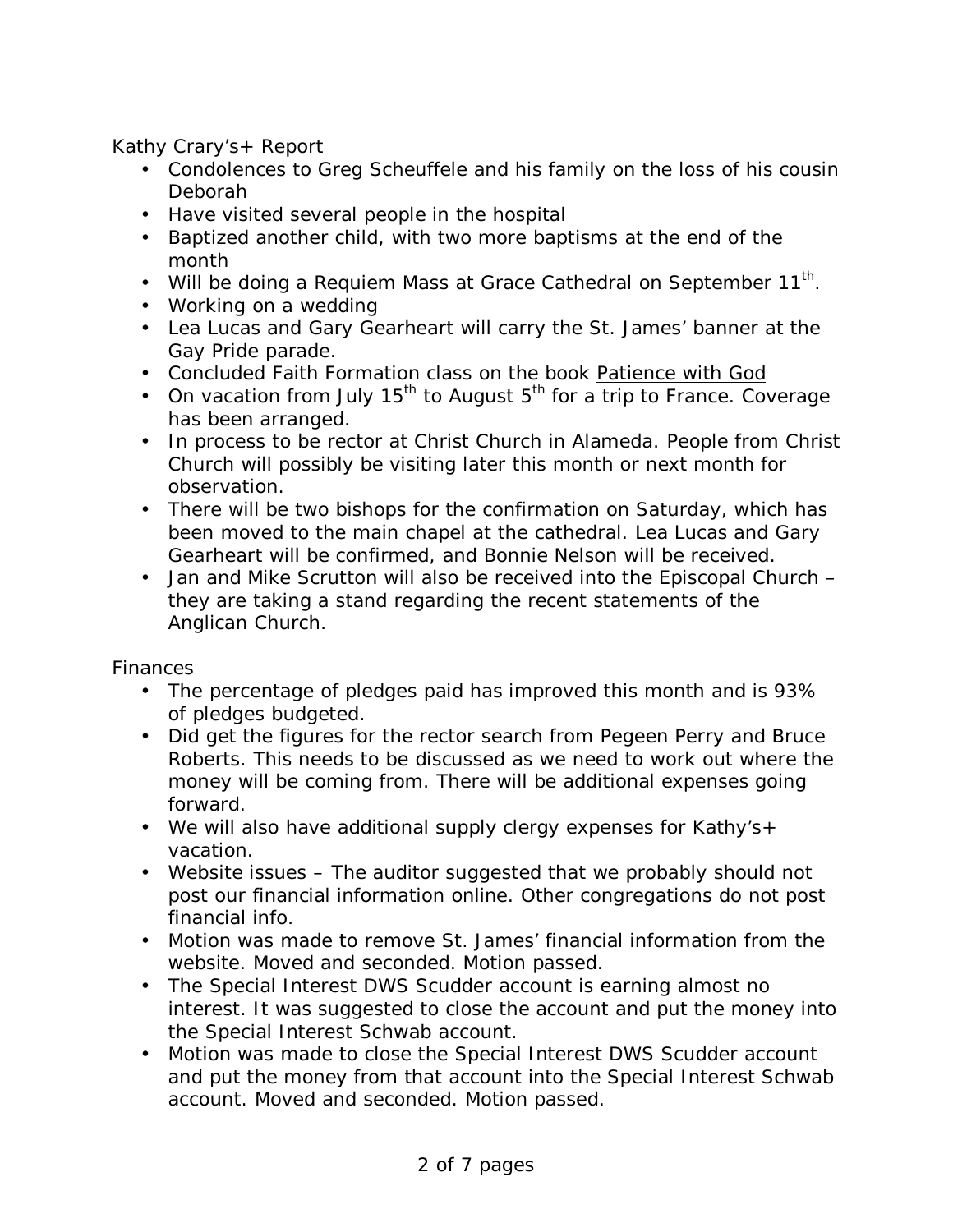- On May 26<sup>th</sup>, 2010, the vestry voted to allow Jan Brandt to invest the Schader Trust inheritance in CDs.
- The discussion regarding the Schader trust is on hold until after the rector search is completed and the new rector has started. It will be done by a group (to be formed) who will take feedback from the congregation. The group will probably meet at the end of September to help establish a timeline.

The closing prayer was led by Greg Scheuffele.

The meeting then continued in closed session for a personnel meeting.

Respectfully submitted,

Elizabeth Hart Clerk of the Vestry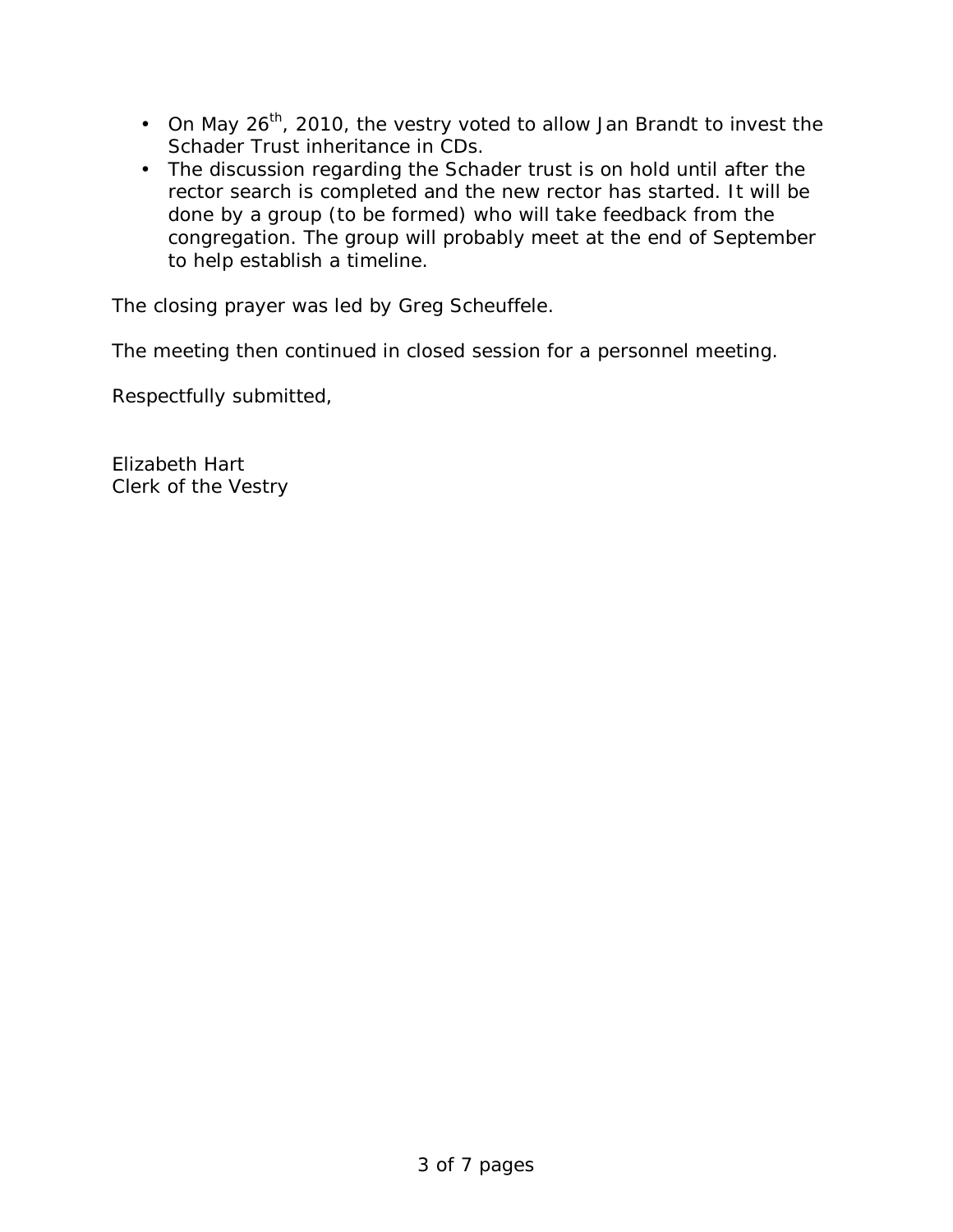Lead Team Report, June 2010

Baseball Ticket Sales so far – 35

Lead Team approved investment of Schader money in CD's as agreed by Vestry. Making plans to start process of consultation/investigation as to long term use and investment in the fall. An item about Shirley and her "generous gift" will go in the Window next month.

Jan S. to discuss with Facilities the calling together of a Little Church Committee. Names have come forward but we need to start this off.

Kathy away 15th July to 6th August. She has arranged her cover confirmed it with Canon Michael. Details in Kathy's report.

Stained Glass. Doors have been ordered and we are waiting for things to come together so we can arrange to go to visit the workshop to help work on the glass. No date as yet confirmed.

Time being taken up for Jan S. and Mary setting up interview dates and working out schedules with Vestry/Bishop.

Jan & Mary

\*\*\*\*\*\*\*\*\*\* Parish Life report for June 10, 2010

June Events:

## *Graduation*

Parish Life is getting final preparations for the Graduation Celebration on June 13, 2010 between the two services. We will serve cake and refreshments. A special brochure with those who are graduating, being promoted and also recognition of participation will be given out during the services. This info will also be listed in the Window (July).

*Father's Day* Father's Day is June 20, 2010 and we have special handout for all men.

July Events

*St. James' Feast:*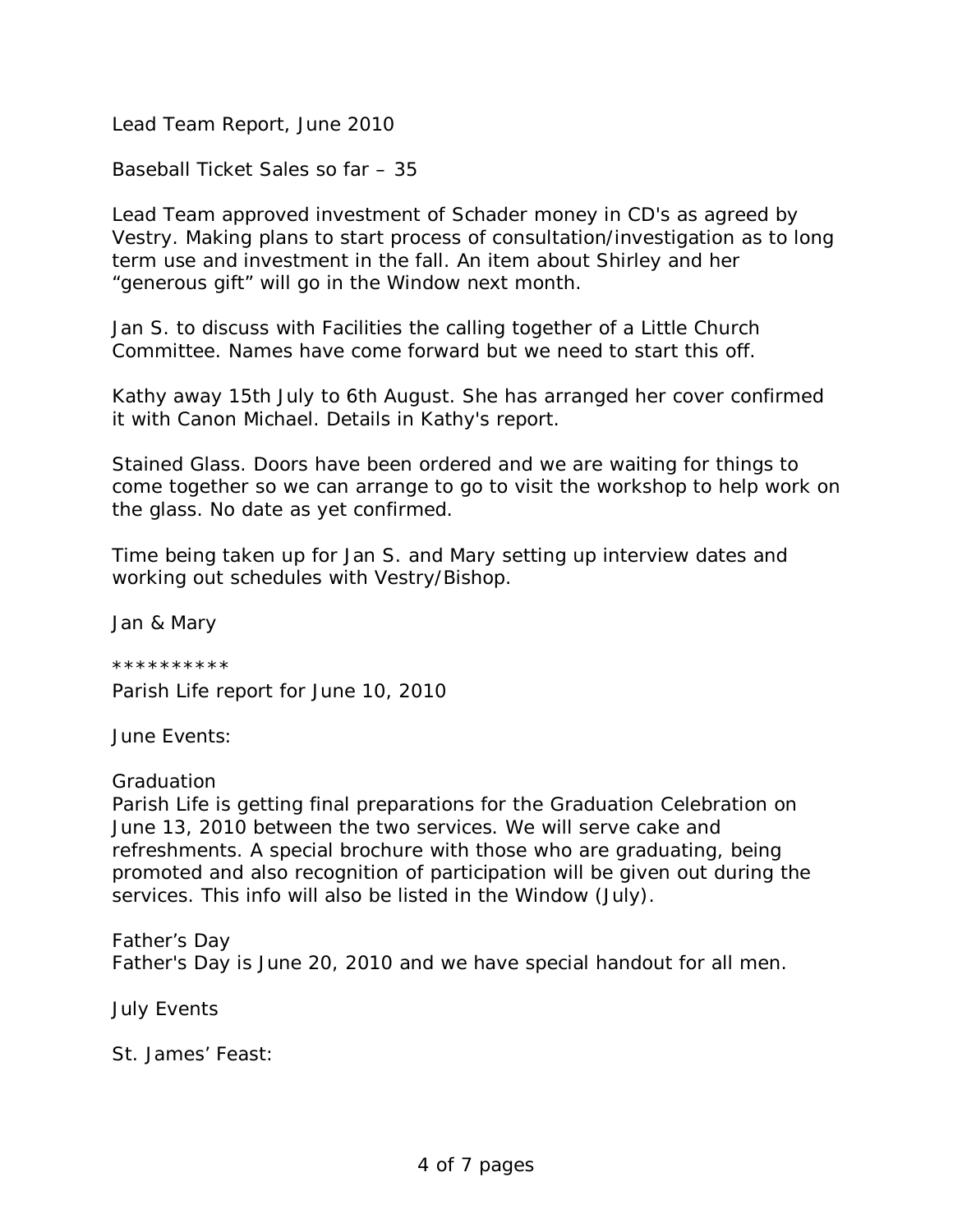Plans for the St. James' Feast are still in the works and we have confirmed the Philippine Church will be bringing their wonderful roast pig again this year. What a treat. Jan Scrutton has handed out a half page flyer (June 6th Services) that there is a raffle "Favorite Things." This is a fundraiser that will tie into the theme for the St. James' Feast.

An email will be going out the week of June 15<sup>th</sup>, a weekly note in the Green Pages and also an article in the July Window.

Respectfully submitted,

Penny Trant Dean Valentine Parish Life

\*\*\*\*\*\*\*\*\*\*

June Congregational Care and Social Ministries Report

We continue to work with the groups and teams found under our clusters and let them know we are available to support them in their activities.

We continue to work on our yearly goals.

This month we had our once a year Walk-A-Rock-athon to support our Winter Relief program for November in conjunction with Abode services. We had 7 Walkers and 1 Rocker who all teamed up to raise approximately \$800 for this vital program. We thank the walkers and the Parishioners and others who supported our Walker/Rockers with pledges.

We are placing an article detailing the Walk-A-Rock-athon information in the St. James' Window.

We are placing an article requesting parishioner interested in being Eucharistic Visitors to let us know, (this will be the  $3<sup>rd</sup>$  month we have placed this article).

Thank you Andy MacRae and Brad Hoffman CC & SM cluster

\*\*\*\*\*\*\*\*\*\* June Facilities Report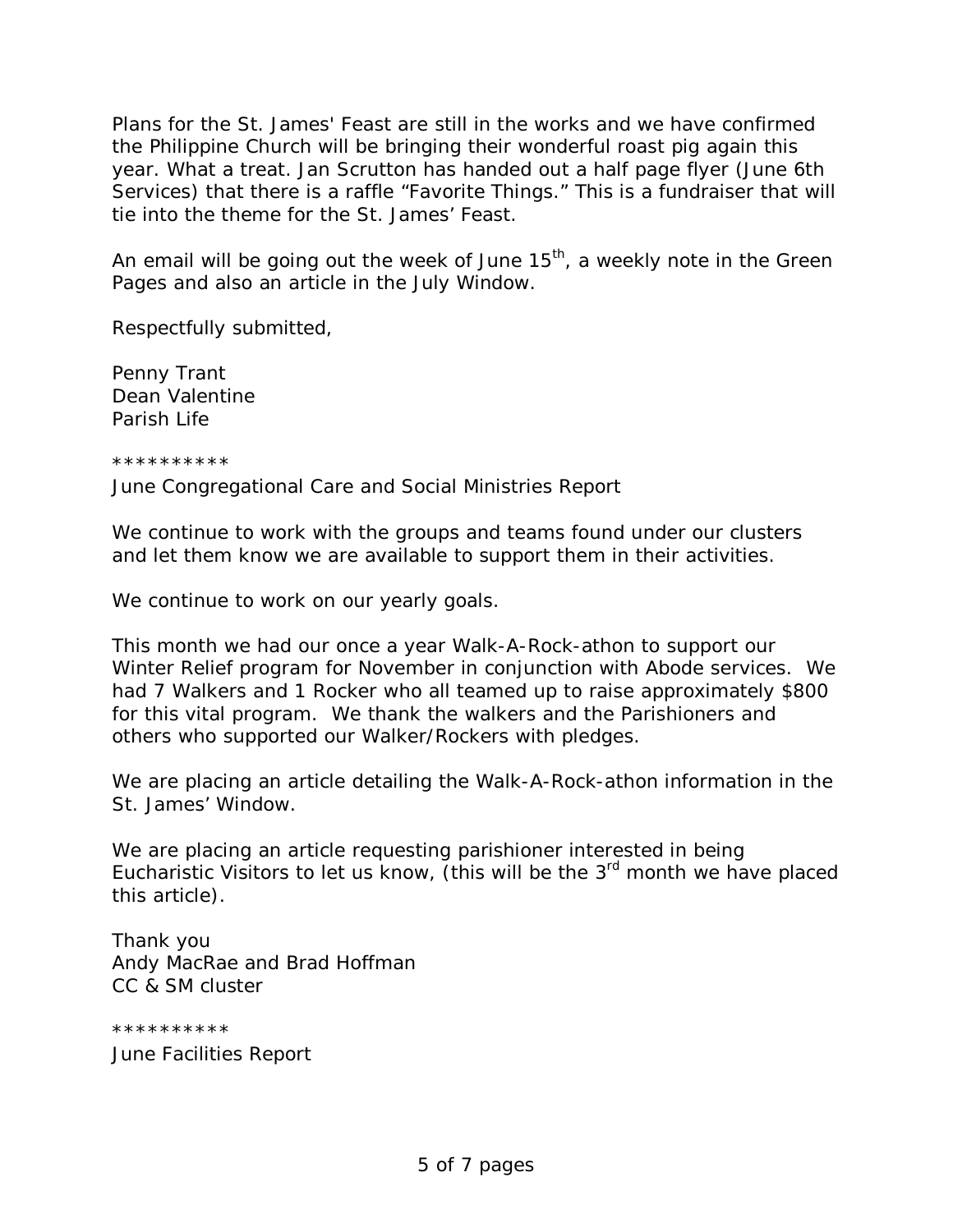The painting in the Accounting Office has begun, and should be completed in about two weeks. We are hoping to re use the existing mini blind type window coverings, although they need some repair as well as some serious cleaning.

The new shed for equipment now has locks and is secure for much more storage than was available with just the one shed as before.

The new front doors into the Big Church have been on order for over three weeks, and may be ready soon. We are hoping the memorial stained glass project will begin to take place within the next few weeks!

June's work party has been moved up one week to Saturday the 12<sup>th</sup>.

Scott Kennedy/Facilities

## \*\*\*\*\*\*\*\*\*\*

Worship and Christian Formation

The Sunday morning class just finished the book study and discussion of the book Patience with God: Faith for People Who Don't Like Religion (or Atheism)*. Those who missed the class but want to read the book can order it through the internet or at a local book store.*

Faith Formation is working on setting up the classes for next Fall. They are asking for suggestions from the congregation on class ideas, so if you have any thoughts, please fill out the form in the June issue of *The Window* and turn it in by June 20. Also, please pass this on to others you talk with on a regular basis.

With the Worship Committee, we have begun working on a booklet describing the regular responsibilities and duties for those involved with Sunday worship. The committee will not be holding its regular monthly meetings during the summer months of July and August; the meetings will resume in September.

Thank you! Laura & Molly \*\*\*\*\*\*\*\*\*\*

June Communication & Evangelism Cluster Report

–Monday, June 21st at 7pm there is an open meeting in the Canterbury room to talk about *The Window*. Ralph has requested ideas, opinions and suggestions to make the newsletter better.